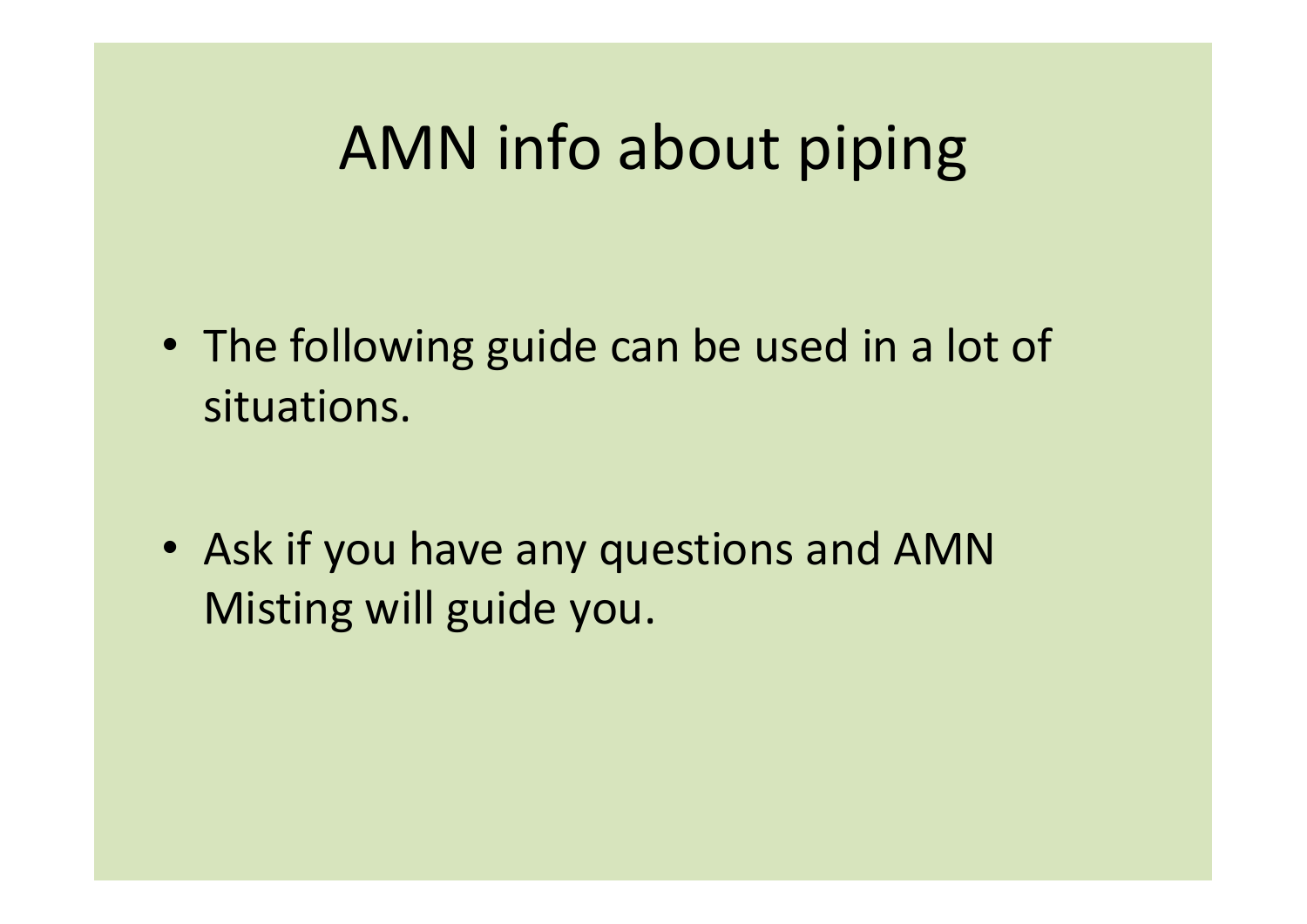# Placement of nozzles

- If you have air inlet or fans the most optimal nozzle<br>• If you have air inlet or fans the most optimal nozzle<br>placement is at the top of the air inlet/fan.<br>• Beware of the fact that too cold air (freezing temp.) from inl placement is at the top of the air inlet/fan. **Placement of nozzles**<br>
f you have air inlet or fans the most optimal nozzle<br>
placement is at the top of the air inlet/fan.<br>
• Beware of the fact that too cold air (freezing temp.) from inlets in the winter can cause<br>
dama **Placement of nozzle:**<br>
You have air inlet or fans the most optin<br>
Coment is at the top of the air inlet/fan<br>
Beware of the fact that too cold air (freezing temp.) from inlets in t<br>
damage to pipe system and nozzles<br>
thout • If you have air inlet or fans the most optimal nozzle<br>
• If you have air inlet or fans the most optimal nozzle<br>
placement is at the top of the air inlet/fan.<br>
• Beware of the fact that too cold air (freezing temp.) from **Placement of nozzles**<br>
f you have air inlet or fans the most optimal nozzle<br>
blacement is at the top of the air inlet/fan.<br>
• Beware of the fact that too cold air (freezing temp.) from inlets in the winter can cause<br>
dama F **Idlefile on fans the most optimal nozzle**<br> **depends on the fact that too cold air (freezing temp.) from inlets in the winter can cause**<br> **damage to pipe system and nozzles**<br> **Without external air flow, use small nozzles** 
	-
- (max. 0,2 mm) and use interval operation.
	-
	-
- -
- Placement is at the top of the air inlet/fan.<br>
 Beware of the fact that too cold air (freezing temp.) from inlets in the winter can cause<br>
damage to pipe system and nozzles<br>
 Without external air flow, use small nozzle individual. Avoid that "water mist" hits the ceiling, beams, lights etc., as it may cause local water drips.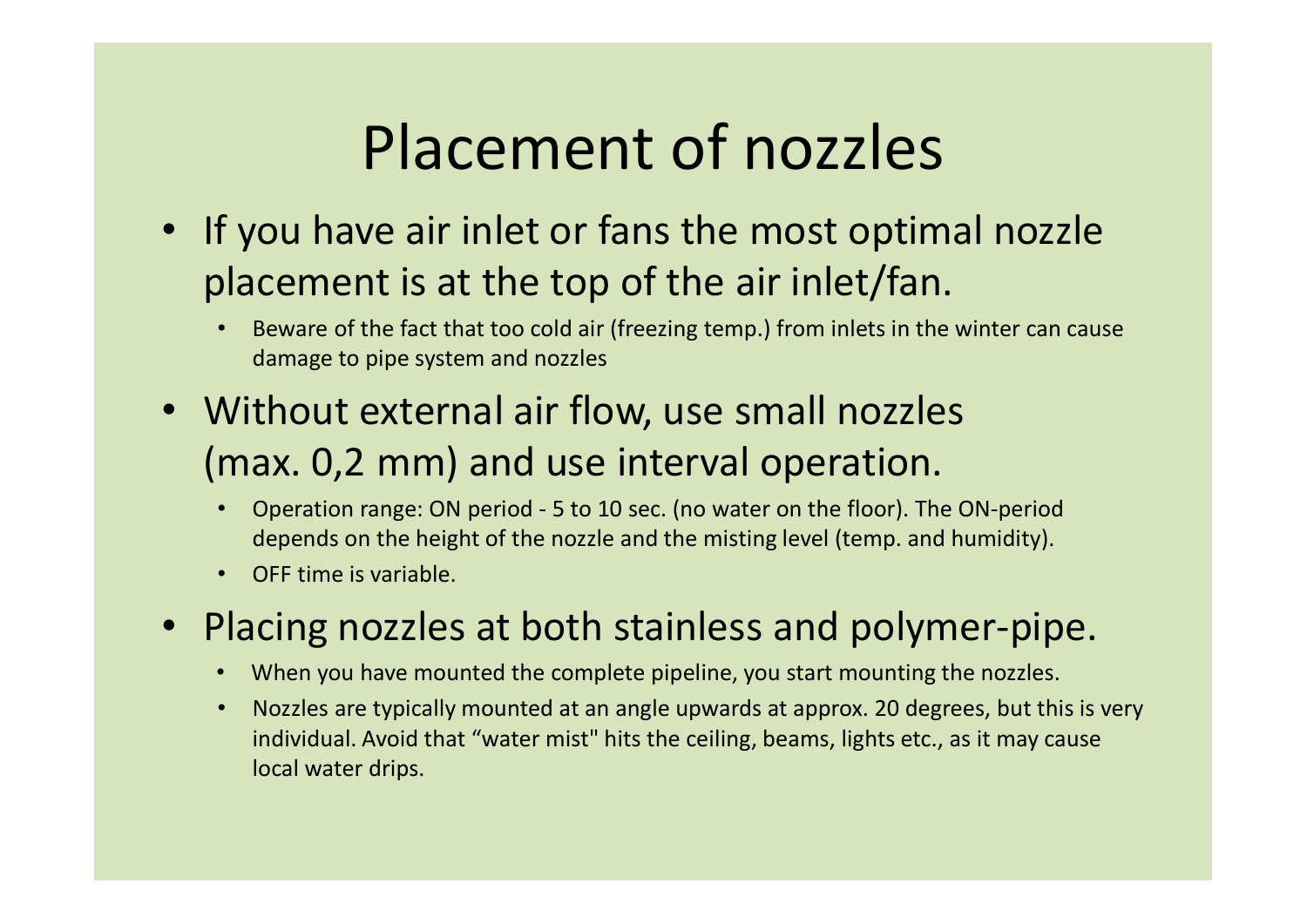# How much water for cooling and humidifying **How much water for cooling and<br>
humidifying<br>
Illustrative examples:<br>
Relative humidity changes from 30% Rh to 75% Rh.<br>
COOL down to<br>
<u>Outside temp inside temp</u> gram of water / m<sup>3</sup> air Water for cooling and<br>humidifying**<br>pples:<br>ty changes from 30% Rh to 75% Rh.<br>cool down to<br>inside temp gram of water / m<sup>3</sup> air<br>9,2 degrees 2,8 gram **10 W much water for cooling and<br>
humidifying**<br>
strative examples:<br>
ative humidity changes from 30% Rh to 75% Rh.<br>
Cool down to<br>
<u>Outside temp inside temp gram of water / m<sup>3</sup> air<br>
15 degrees 3,2 degrees 3,3 gram<br>
28 degr</u>

Illustrative examples:

|                            |                                                   | ow much water for cooling and                                                       |  |
|----------------------------|---------------------------------------------------|-------------------------------------------------------------------------------------|--|
| humidifying                |                                                   |                                                                                     |  |
| <b>Istrative examples:</b> |                                                   |                                                                                     |  |
|                            |                                                   | lative humidity changes from 30% Rh to 75% Rh.                                      |  |
|                            | Cool down to                                      |                                                                                     |  |
| Outside temp               | inside temp                                       | gram of water / m <sup>3</sup> air                                                  |  |
| 15 degrees                 | 9,2 degrees                                       | $2,8$ gram                                                                          |  |
| 20 degrees                 | 13,1 degrees                                      | $3,3$ gram                                                                          |  |
| 25 degrees                 | 16,9 degrees                                      | $3,7$ gram                                                                          |  |
| 30 degrees                 | 20,7 degrees                                      | $4,0$ gram                                                                          |  |
| 35 degrees                 | 24,6 degrees                                      | $4,5$ gram                                                                          |  |
| 40 degrees                 | 28,4 degrees                                      | $5,1$ gram                                                                          |  |
|                            | • In general: Calculate 2,5 gram water / $m3$ air |                                                                                     |  |
|                            |                                                   | In warm and dry countries/environments: Calculate 5 gram water / m <sup>3</sup> air |  |
|                            |                                                   |                                                                                     |  |
|                            |                                                   |                                                                                     |  |
|                            |                                                   |                                                                                     |  |

- 
-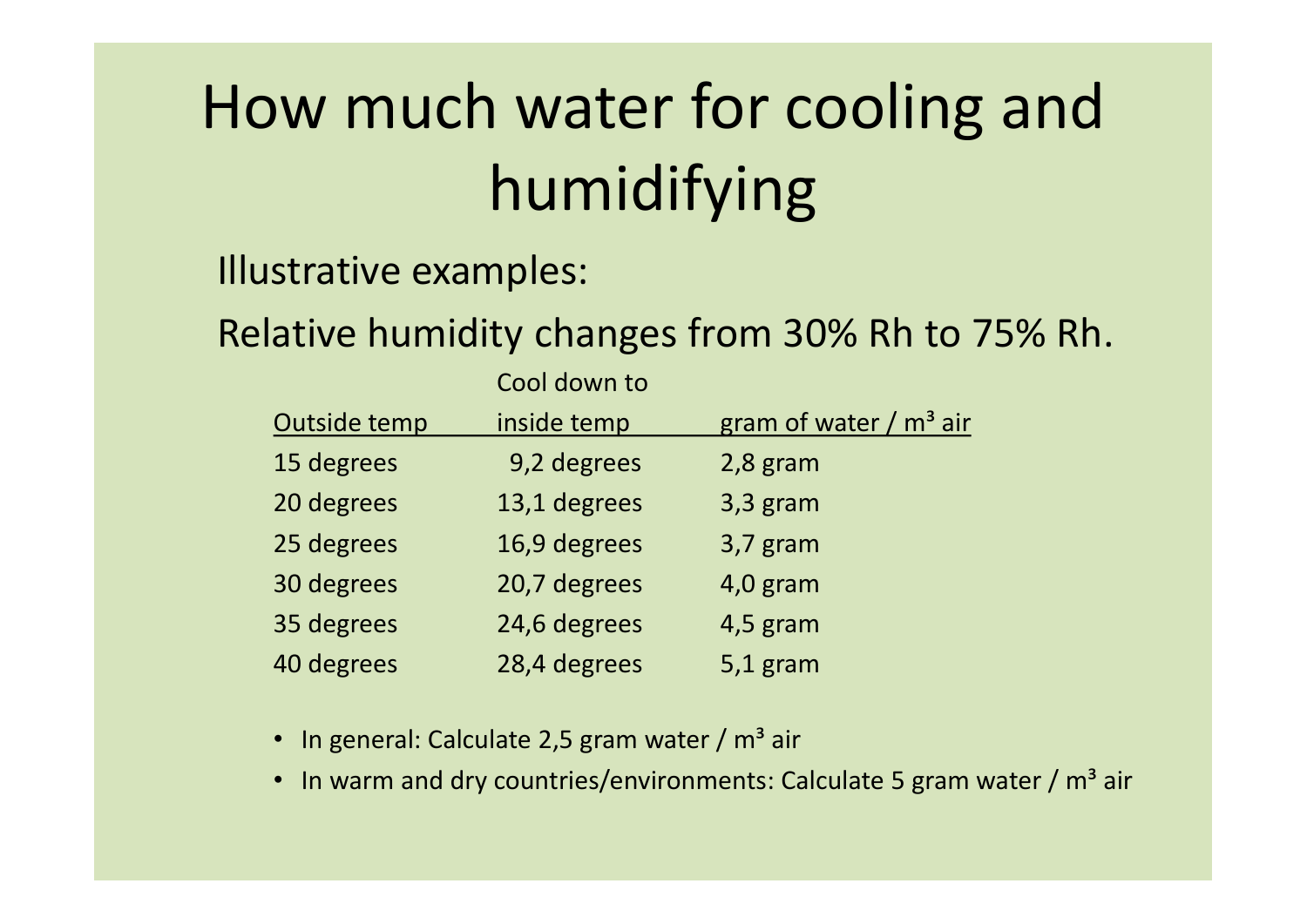# Length expansion of pipes **Length expansion of pipes**<br>• Steel pipe about 0,01 mm / meter / 30°C<br>• Polymer pipe about 0,1 mm / meter / 30°C<br><sup>– Indicative length changes:</sub></sup> **Length expansion of pipes**<br>• Steel pipe about 0,01 mm / meter / 30°C<br>• Polymer pipe about 0,1 mm / meter / 30°C<br>– Indicative length changes:<br>• 100 meter of steel pipe 100 and 30°C temperature difference<br> $\Rightarrow$  23 meter of **Length expansion of pipes**<br>
• 1 pipe about 0,01 mm / meter / 30°C<br>
• 100 meter of steel pipe 100 and 30°C temperature difference<br>
• 100 meter of steel pipe 100 and 30°C temperature difference<br>
• 33 meter of polymer pipe Length expansion of pipes<br>
Il pipe about 0,01 mm / meter / 30°C<br>
There pipe about 0,1 mm / meter / 30°C<br>
dicative length changes:<br>
• 100 meter of stel pipe 100 and 30°C temperature difference<br>
• 33 meter of polymer pipe a **Length expansion of pipes**<br>
• 1 pipe about 0,01 mm / meter / 30°C<br>
• There pipe about 0,1 mm / meter / 30°C<br>
• dicative length changes:<br>
• 100 meter of steel pipe 100 and 30°C temperature difference<br>
• stength differ 30

- 
- Example 11 CX parts 30 Mm / meter / 30°C<br>
19 pipe about 0,01 mm / meter / 30°C<br>
19 mer pipe about 0,1 mm / meter / 30°C<br>
19 dicative length changes:<br>
100 meter of steel pipe 100 and 30°C temperature difference<br>
100 meter
	- -
		-
		-
		-
- **Polymer pipe about 0,01 mm** / meter / 30 C<br>
 **Polymer pipe about 0,1 mm** / meter / 30°C<br>
 Indicative length changes:<br>
 100 meter of steel pipe 100 and 30°C temperature difference<br>  $\Rightarrow$  Length differ 30 mm (lock on t Polymer pipe about 0,1 mm / meter / 30°C<br>
- Indicative length changes:<br>
• 100 meter of steel pipe 100 and 30°C temperature difference<br>
=> Length differ 30 mm (lock on the middle => +/- 7,5 mm at each e<br>
• 33 meter of poly - Indicative length changes:<br>
• 100 meter of steel pipe 100 and 30°C temperature difference<br>  $\Rightarrow$  Length differ 30 mm (lock on the middle  $\Rightarrow$  +/- 7,5 mm at each end)<br>
• 33 meter of polymer pipe and 30°C temperature diffe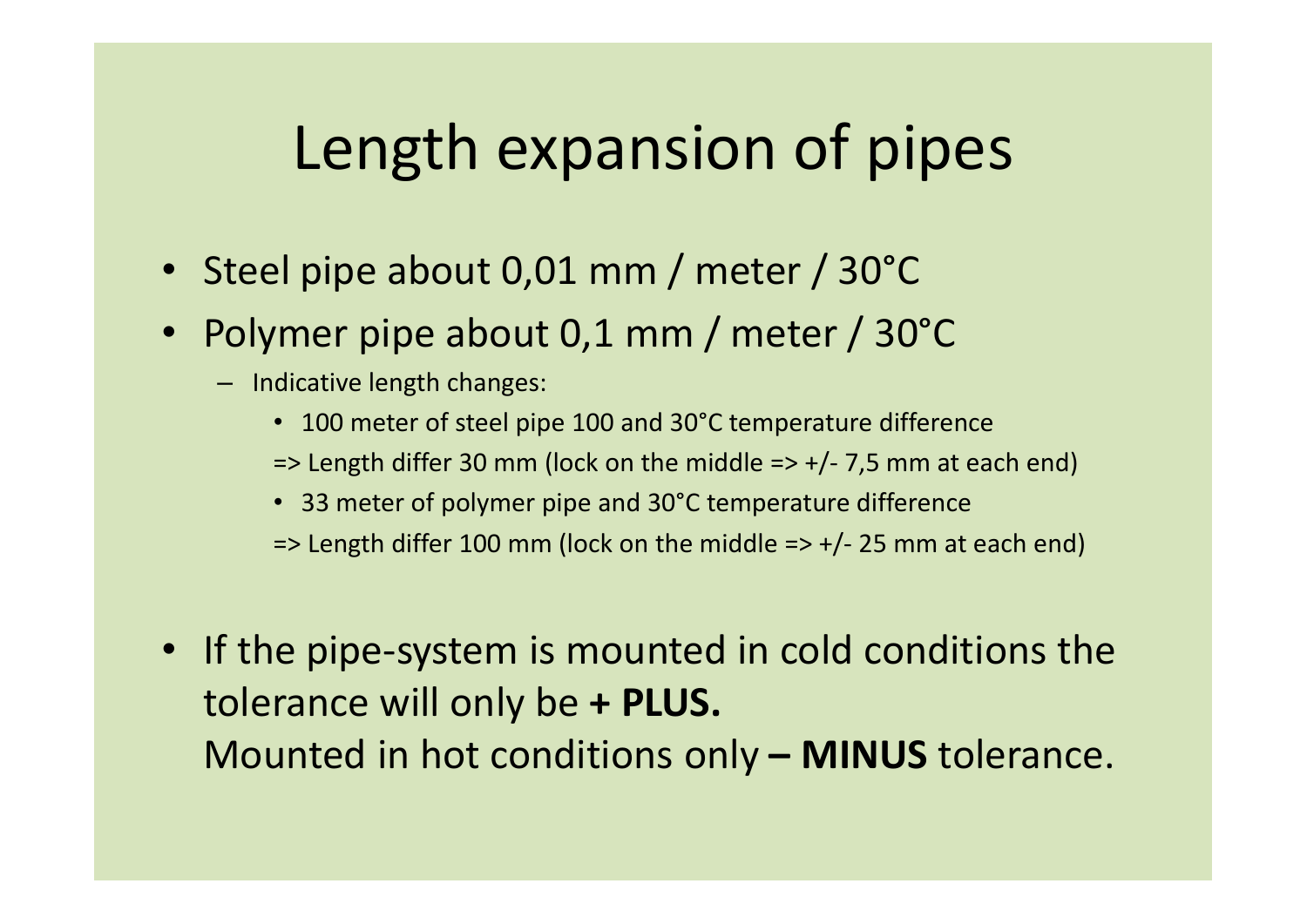### Pressure loss in pipes

- SS steel pipe, inside diameter Ø10,8 mm
	- Without consumption: 500 liter/h gives a pressure drop of 0,3 bar / 10 meter
	- With consumption: 500 liter/h gives a pressure drop of 0,1 bar / 10 meter
		- Example: 1000 l/h feed pipe, 100 meter long => pressure drop of 9,9 bar.
- Polymer pipe, inside diameter Ø6 mm
	- Without consumption: 500 liter/h gives a pressure drop of 4,8 bar / 10 meter
	- With consumption: 500 liter/h gives a pressure drop of 1,9 bar / 10 meter
		- Example: 250 l/h pipe with consumption, 100 meter long => pressure drop of 14,2 bar.
- Pipeline with consumption (nozzles) and pressure drop of up to 10 bar in the pipeline, only reduces the performance of nozzles with 5 to 10 % why it this is not essential.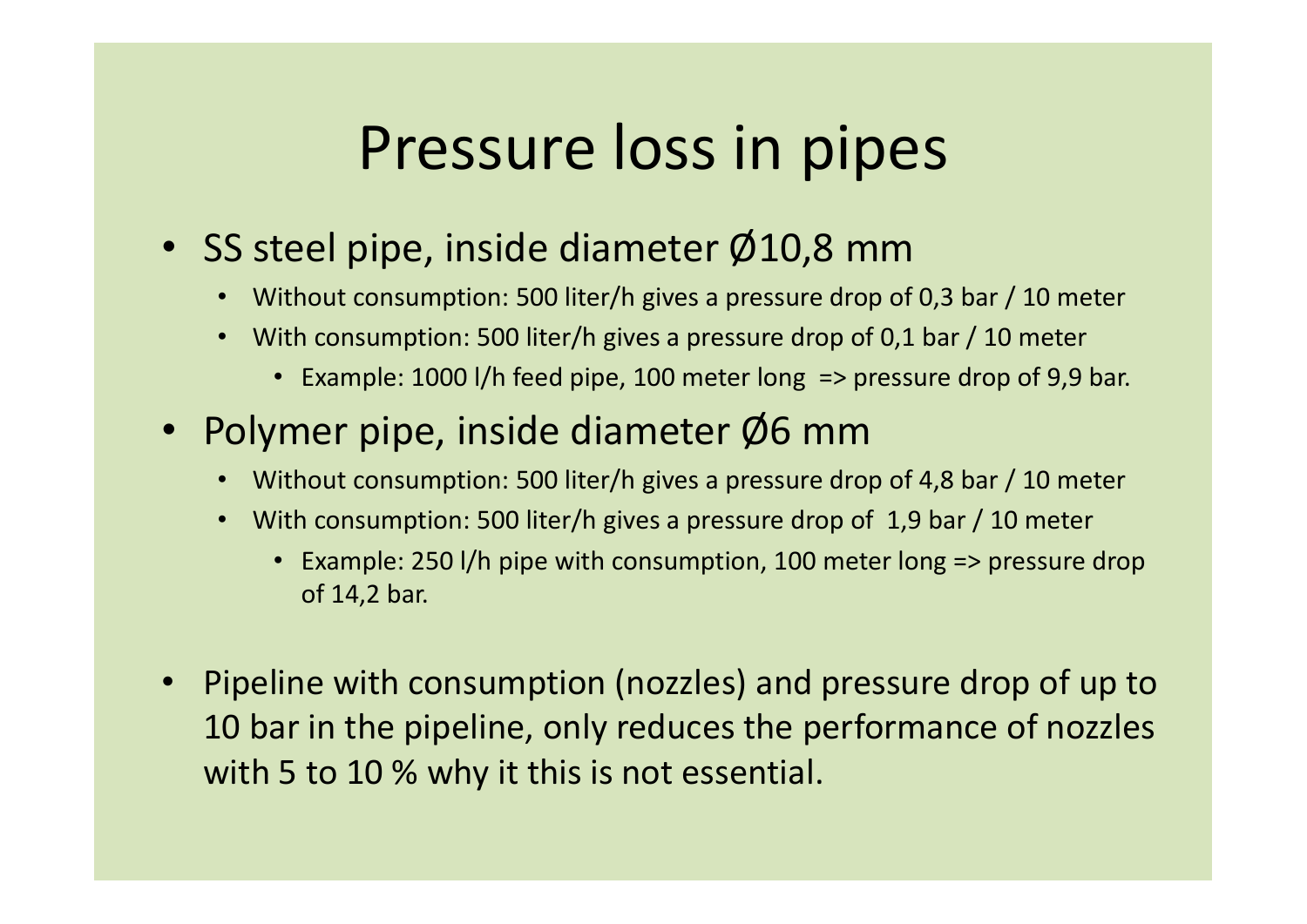# Practical information

#### • Nozzle

- Filter integrated in the nozzle assembly, is a very important point over a year or more because minerals inside the pipe loosens and can cause blocking of the nozzle.
- The integrated anti-drip valve close with about 5 bar and is important to avoid dripping and because it is not draining the pipe in the stand-by position.
- The impeller inside the nozzle tip is removeable for cleaning with acid if blocked with lime or other minerals.
- Big is better ! A bigger hole in nozzle is not so prone to be blocked.

#### • Pump system

- If you do not need max. capacity from the pump, it is a very good idea, reducing the pressure to 40-50 bar and only use the max pressure of 70 bar, when needed.
- Be sure that the incoming water temperature is always below 50°C, as lime is excreted above this temperature and this can cause problems with clogged nozzles.
- The integrated anti-drip valve close with about 5 bar and is important to avoid dripping<br>
 The impeller inside the nozzle tip is removeable for cleaning with acid if blocked with<br>
 Ime or other minerals.<br>
 Big is bett Frame and because it is not draining the pipe in the stand-by position.<br>
The impeller inside the nozzle tip is removeable for cleaning with acid if blocked with<br>
lime or other minerals.<br>
Big is better ! A bigger hole in no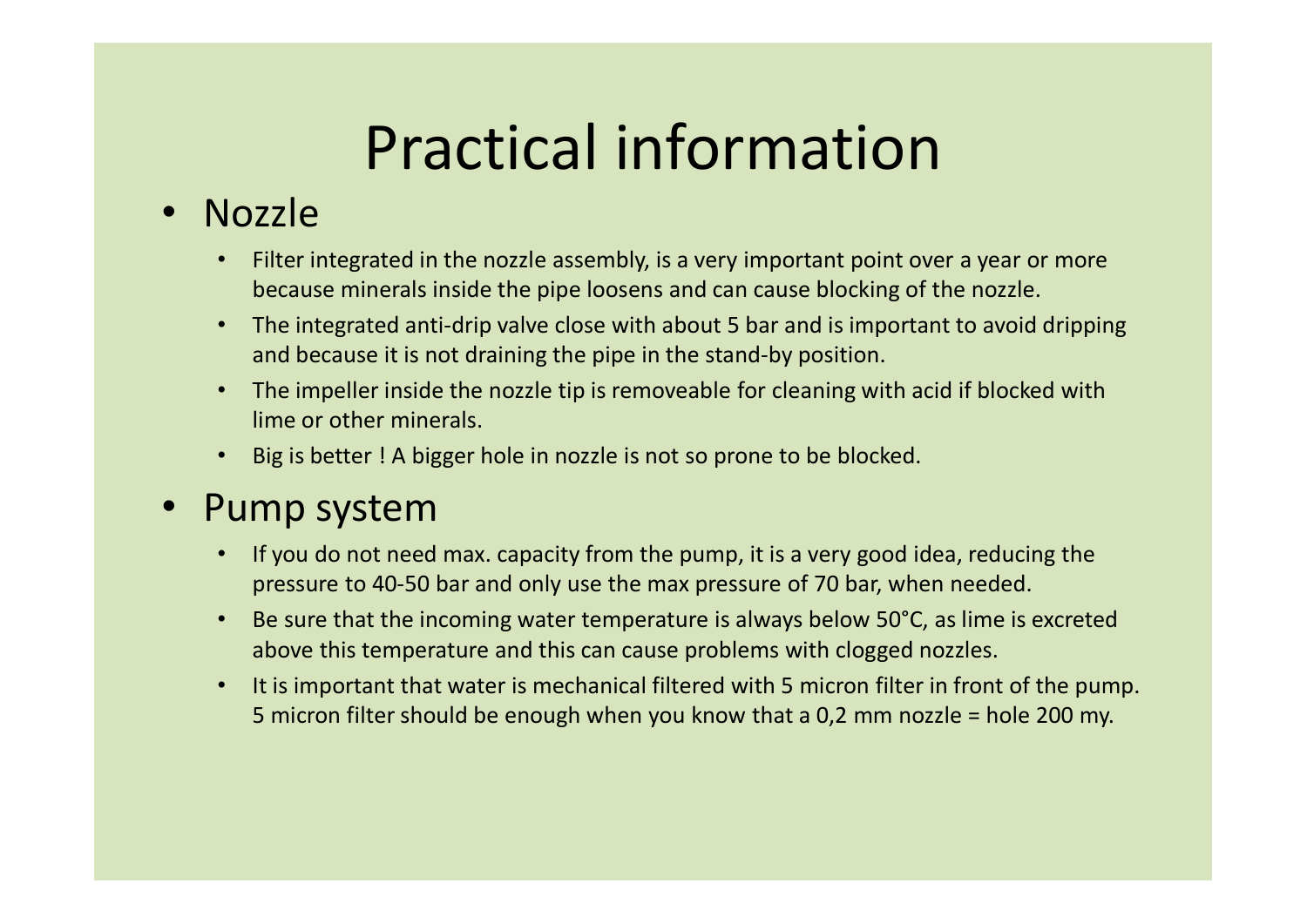# Air inside pipe

- Avoid air pockets inside the pipelines.
	- Installation of piping with small increase up, may be a good solution.
	- Trapped air (air pockets) can cause increased dripping from nozzles when stopping.
	- Last nozzle should always be placed as near the end of the pipe as possible to avoid the risk of air pockets in the end of the pipe.
	- If using bleed-off valve in a pipeline we recommend the bleed-off valve is mounted at the end of a pipeline. This is done in order to ensure replacement of water completely out to the end of the pipe.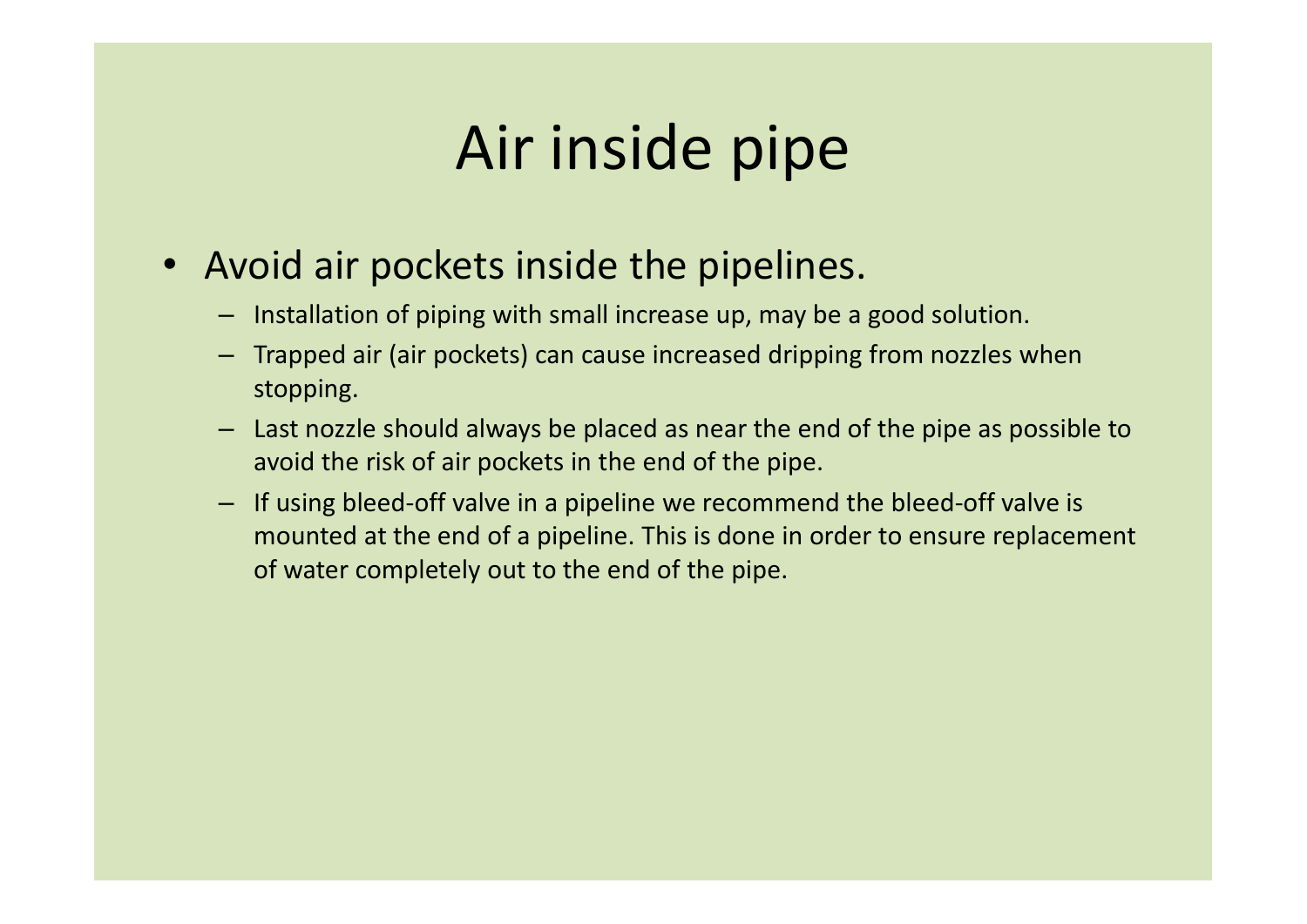# Bleed-off valve

- If you have a special request that there is absolutely no drip from the nozzles, when stopping the misting, you will need a bleed off valve.
- The bleed-off valve opens about 10 sek and closes again to avoid the pipe is drained. If the pipe is drained, air will enter the pipe and make more dripping when the system stop and start misting both when stopping and starting up the misting.
- If there is a large air flow below the nozzles bleed-off becomes redundant.
- With a small tank solution mounted before the pump. Pressure from the pipe goes back to the tank, when pump stops and you avoid dripping from nozzles.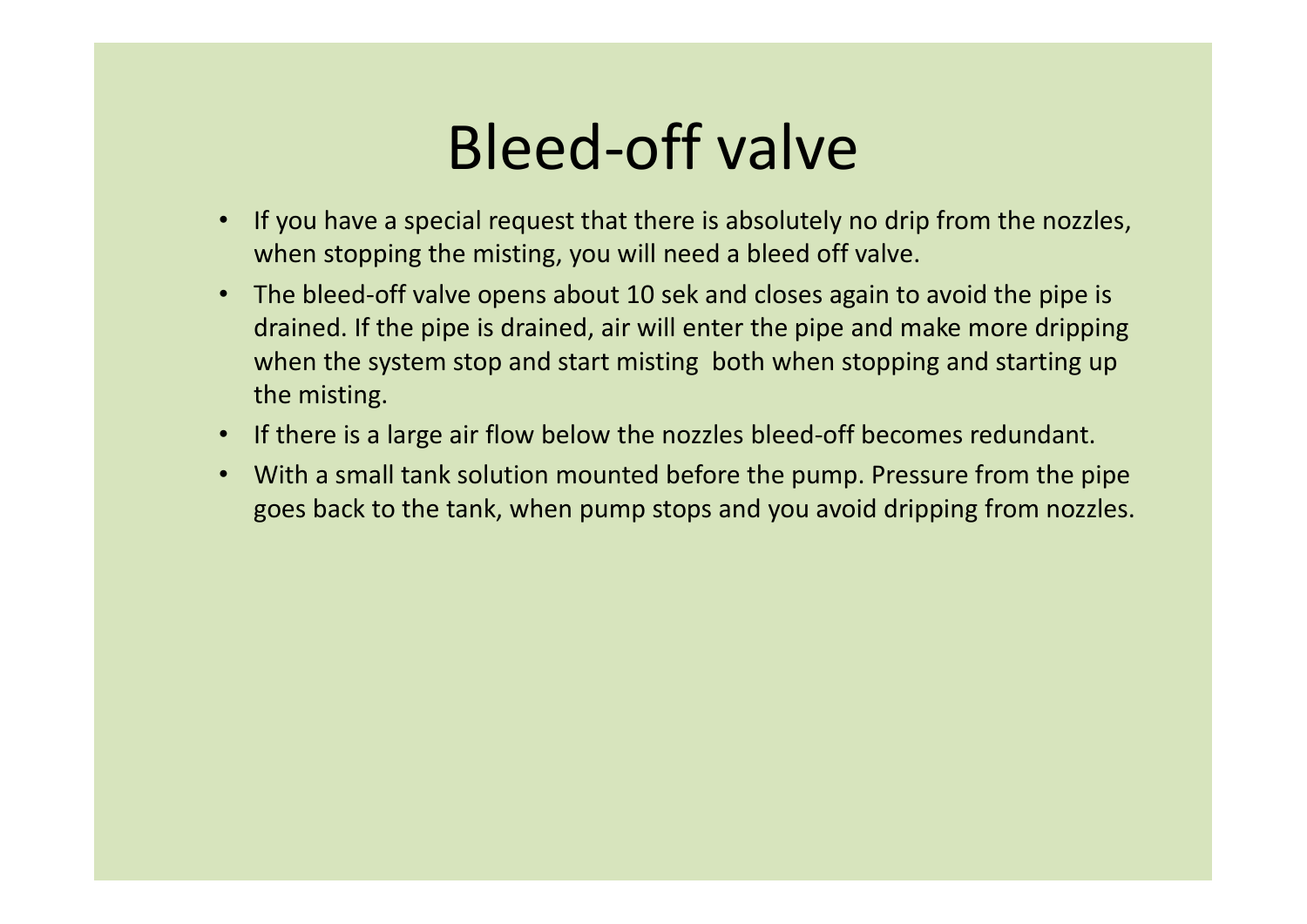# Water quality

- Water quality must be bacteria free and with a minimal of mineral content.
	- A hardness in the water over 15 usually often gives problems.
	- High lime content in the water can create clogged nozzle tips. Turn into the minimum interval operation in a way where the system starts up approximately 5 seconds every about half hour.
	- Impure water may require purification. Ask local water specialists.
- Avoid stagnant water in the pipeline.
	- Bleed-off valve in a pipe system can be mounted at the end of a pipeline in order to ensure replacement of water completely, also in the end of pipelines.
	- In industrial plants with high hygiene requirements and low water consumption it is recommended to flush the pipeline approx. every 6 hours (through the bleed-off valve at the end of the pipeline).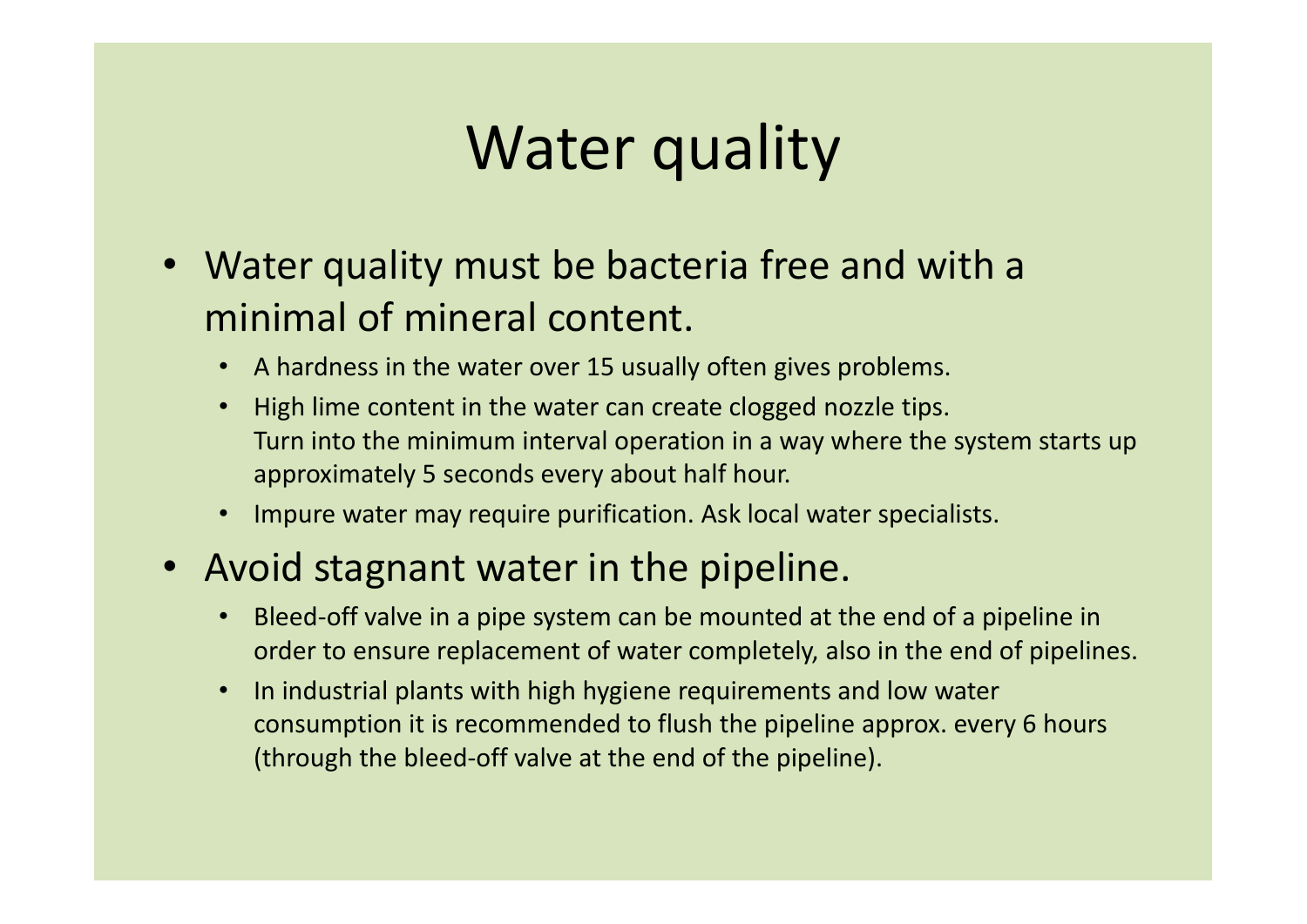# Hygiene of water in the pipeline Hygiene of water in the pipeline<br>• Water in 10 meter stainless steel pipe  $\emptyset$ 10,8 mm = 0,9 liter => 54 liters / hour<br>• Water in 10 meter polymer pipe  $\emptyset$ 6 mm = 0,3 liter => 18 liters / hour Hygiene of water in the pipeline<br>• Water in 10 meter stainless steel pipe Ø10,8 mm = 0,9 liter => 54 liters / hour<br>• Water in 10 meter polymer pipe Ø6 mm = 0,3 liter => 18 liters / hour<br>• Last nozzle is always placed near

- 
- 
- Last nozzle is always placed near the end of the pipeline, in order to ensure that the above-mentioned amount of water can be replaced at least every 6 hours + reduces the risk of air pockets in the end of the pipe.
- If you are uncertain whether you fulfil the required minimum consumption, you should establish flushing of pipes, so you always use fresh water.
- Please also have attention to a long water supply pipelien to the pump system. May cause hygiene problems at large dimensions, warm environment and low consumption.
- If the system has been stopped for a long time, the pipelines should be flushed with fresh water before the actual operation is restored again.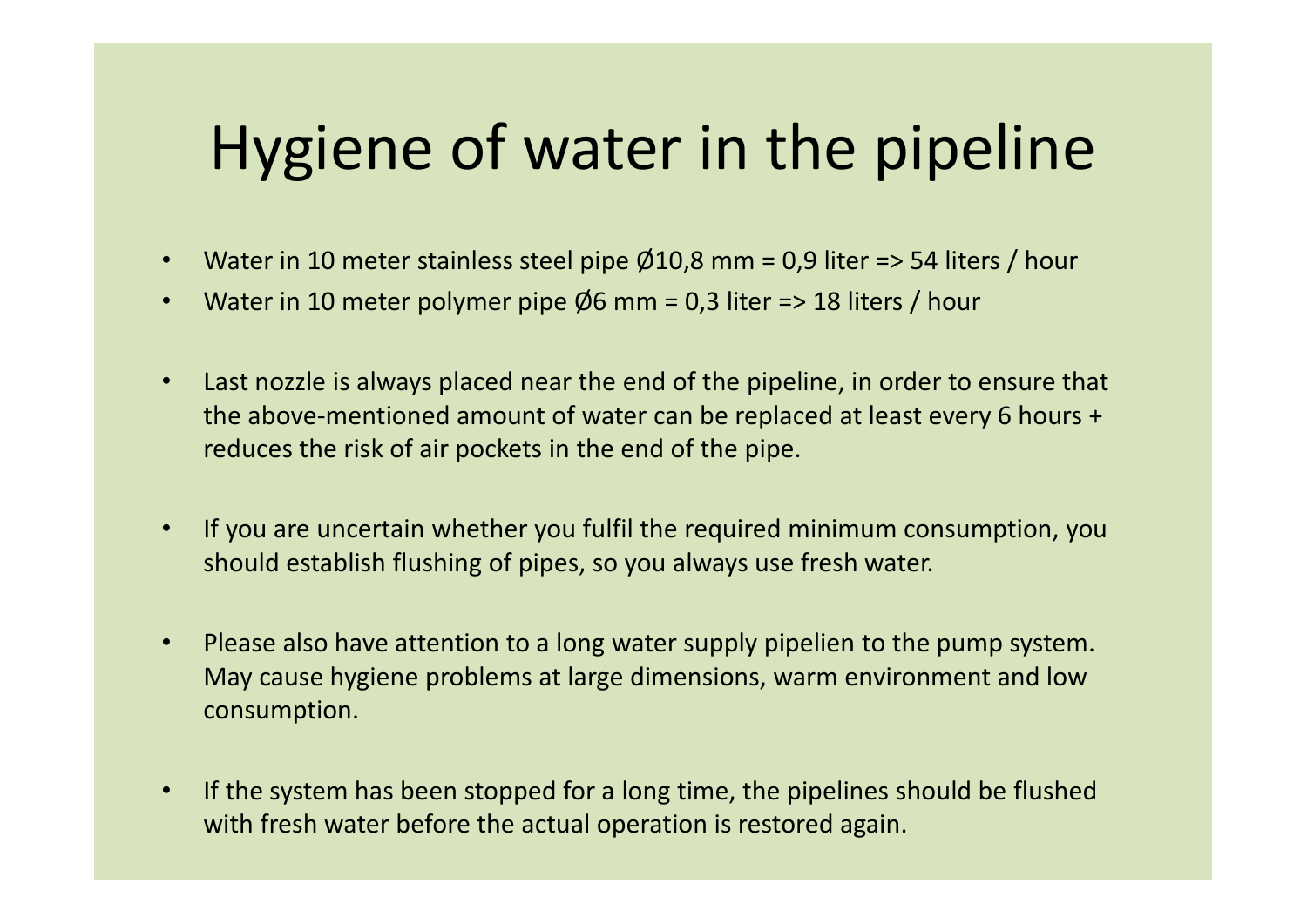

Guiding theoretical spray-image